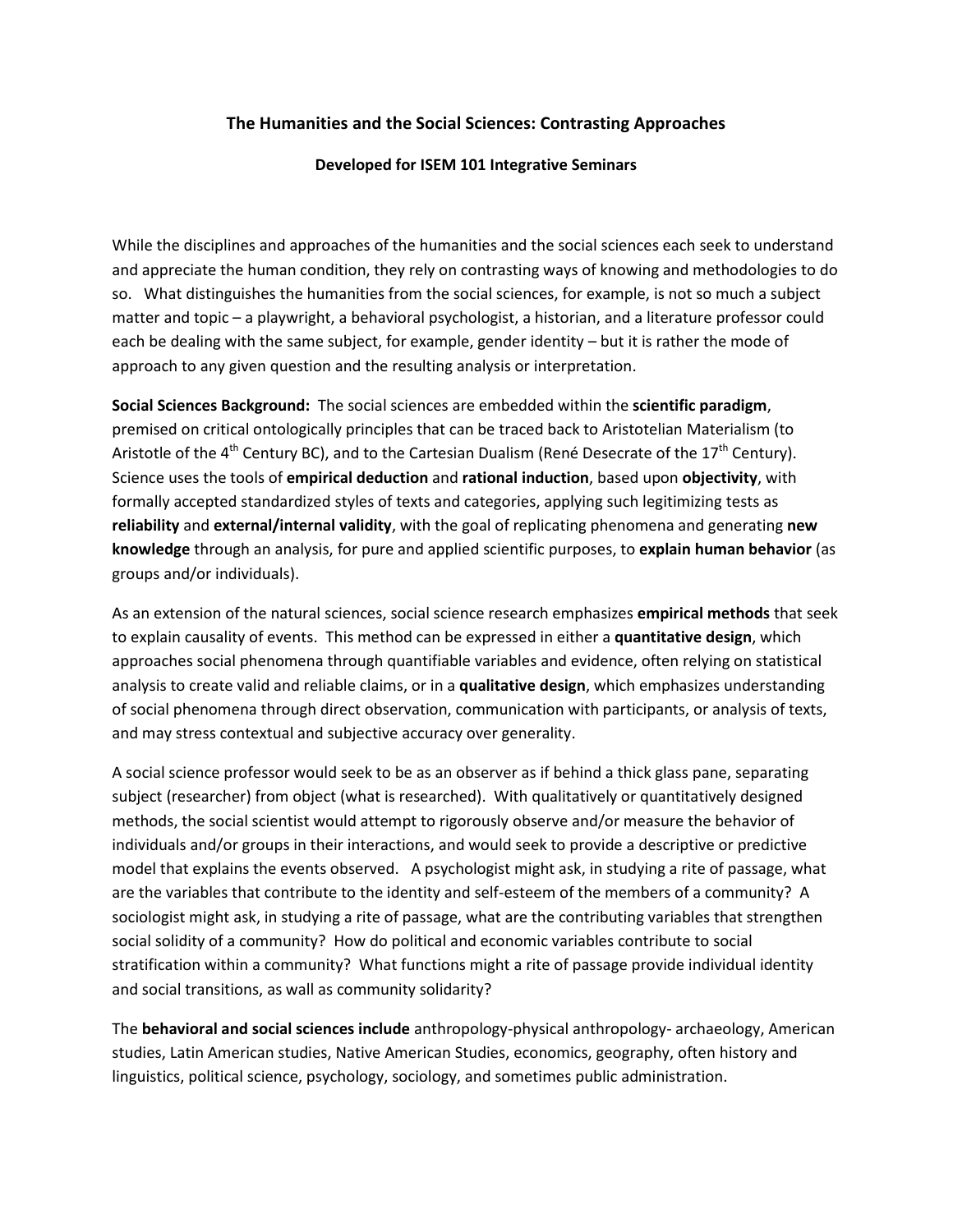**Humanities Background.** The humanities are a discipline that can be traced back to such playwrights and poets of Shakespeare, and the personal essay and memoir writing of Montaigne, both of the  $16<sup>th</sup>$ Century. The humanities continue the ontological premise of Cartesian **Dualism**, though there are some noticeable cracks and sometimes holes in the glass pane. The humanities still seeks to provide an imagery of what is on the other side of the glass pane, but substitutes the role of material reductionism and formal objectivity with an emphasis on the role of various forms of human thought, from rational thinking, to imaginative and reflexive thinking. In the instance of reflexive thinking, it can result in the subject and object tending to become interwoven and indistinguishable, hence the cracks and holes in the glass pane.

While not a black and white distinction, the **interpretative methodologies** of the humanities disciplines are thus typically distinguished from the positivist and empirical methodologies of the natural and social science disciplines, and the creative and imaginative endeavors of the arts (e.g., performing arts, music, visual arts). Such humanities interpretative methodologies, for example, include hermeneutics, literary criticism, phenomenology, and in the discipline of ethnography, "thick description." The legitimizing tests in the humanities can include such criteria as authenticity and trustworthiness. Some the earliest examples of texts that expressed a "humanities quest" by a community (and that lend themselves to a humanities interpretation) can be found in American Indian narrative cycles of Coyote and Salmon (since time immemorial), the Sumerian Gilgamesh (2500 BC), Homer's Iliad and Odyssey (850 BC), the Jewish Torah (880-600 BC), the Hindu Bhagavad Gita (600 BC), the Synoptic Gospels (100 AD) and the Muslim Koran (609-32 AD). In applying an interpretative methodology, the goal of the humanities is to **understand meaning and purpose**, and generate **wisdom**.

Thus distinguishing the social sciences from the humanities are two critical humanities attributes: an interpretative methodology and the goal of wisdom.

To "interpret" certainly seeks to render something meaningful and understandable, serving to inform, enlighten, instruct. Likely first expressed in the 14<sup>th</sup> century Middle English, "interpret" is derived from the Latin, *interpretārī* – "someone who serves as an agent, a negotiator." Hence, to interpret certainly seeks to (1) generate new knowledge, rendering something meaningful, be it culturally or historically distant, be it something more immediate but veiled in some fashion. But to interpret also seeks to (2) render that knowledge accessible, applicable, relevant, that is, linking and integrating. Indeed, "negotiating" known and knower. To interpret entails an element of rending knowledge empathic, of projecting the knower into the known, acknowledging what the interpreter brings to the interpretation and what is accessible and relevant to the audience! To successfully interpret is to be self-reflexive. To successfully interpret is to know your audience. While applied as for theological purpose, an interpretative method has affinity with the Jewish Midrash and Muslim Tafsir [interpretative traditions.](http://www.webpages.uidaho.edu/~rfrey/PDF/166/Judaism%20Christianity/midrash.pdf)

The Idaho Humanities Council states that "through [the] study [of the humanities it seeks to] yield wisdom." Wisdom is that deep understanding that goes beyond knowing; to thicken and extend our understandings; to apply; to engage that knowledge in civic life, both locally and globally; to address the challenges faced by humanity; to take up the "big questions." The humanities enable us to reflect upon